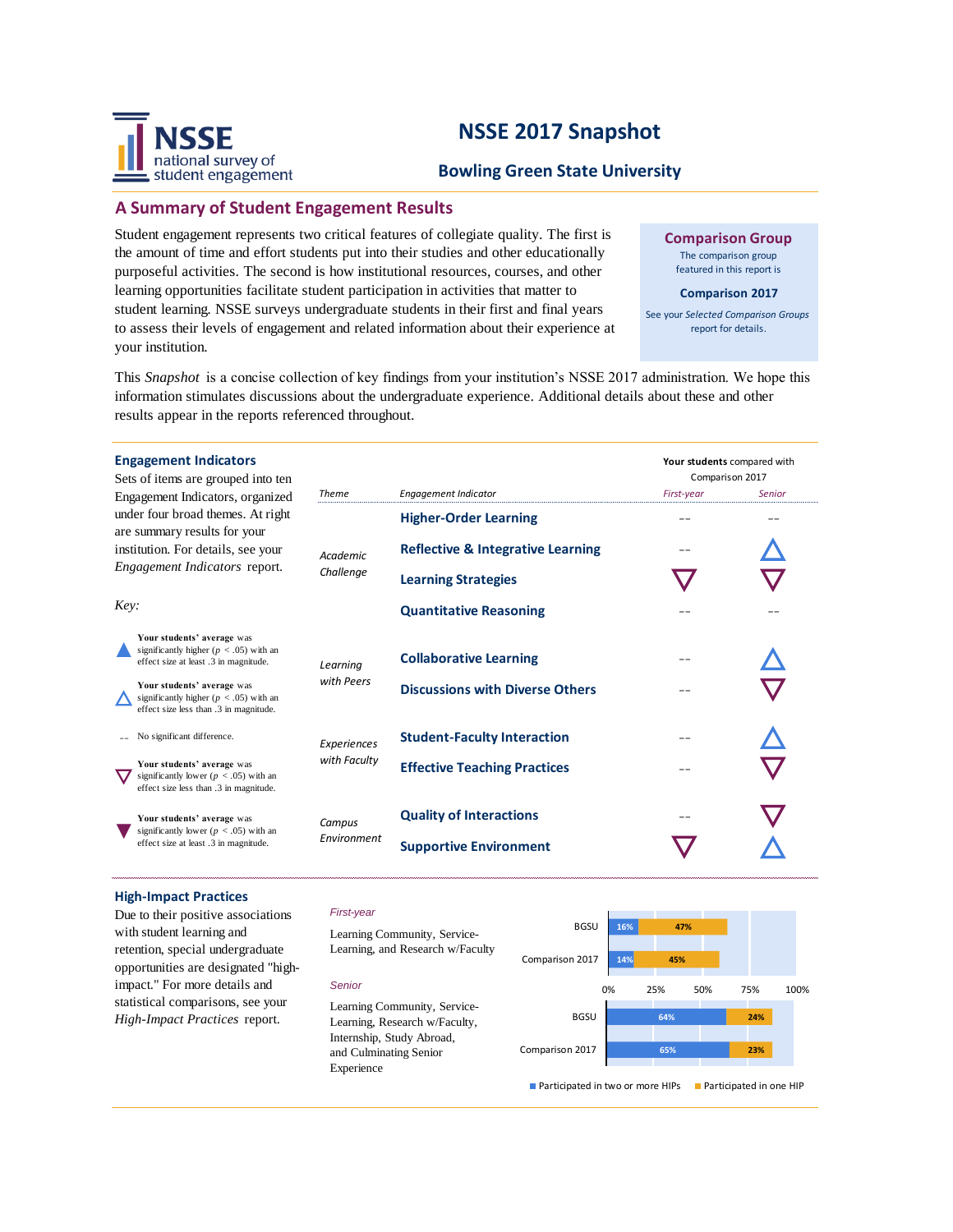# national survey of student engagement

# **NSSE 2017 Snapshot**

# **Bowling Green State University**

# **Academic Challenge: Additional Results**

The Academic Challenge theme contains four Engagement Indicators as well as several important individual items. The results presented here provide an overview of these individual items. For more information about the Academic Challenge theme, see your *Engagement Indicators* report. To further explore individual item results, see your *Frequencies and Statistical Comparisons,* the *Major Field Report,* the *Online Institutional Report,* or the Report Builder—Institution Version.



### **Challenging Students to Do Their Best Work <b>Academic Emphasis**

To what extent did students' courses challenge them to do their best work? Response options ranged from 1 = "Not at all" to  $7 =$  "Very much."



How much did students say their institution emphasizes spending significant time studying and on academic work? Response options included "Very much," "Quite a bit," "Some," and "Very little."

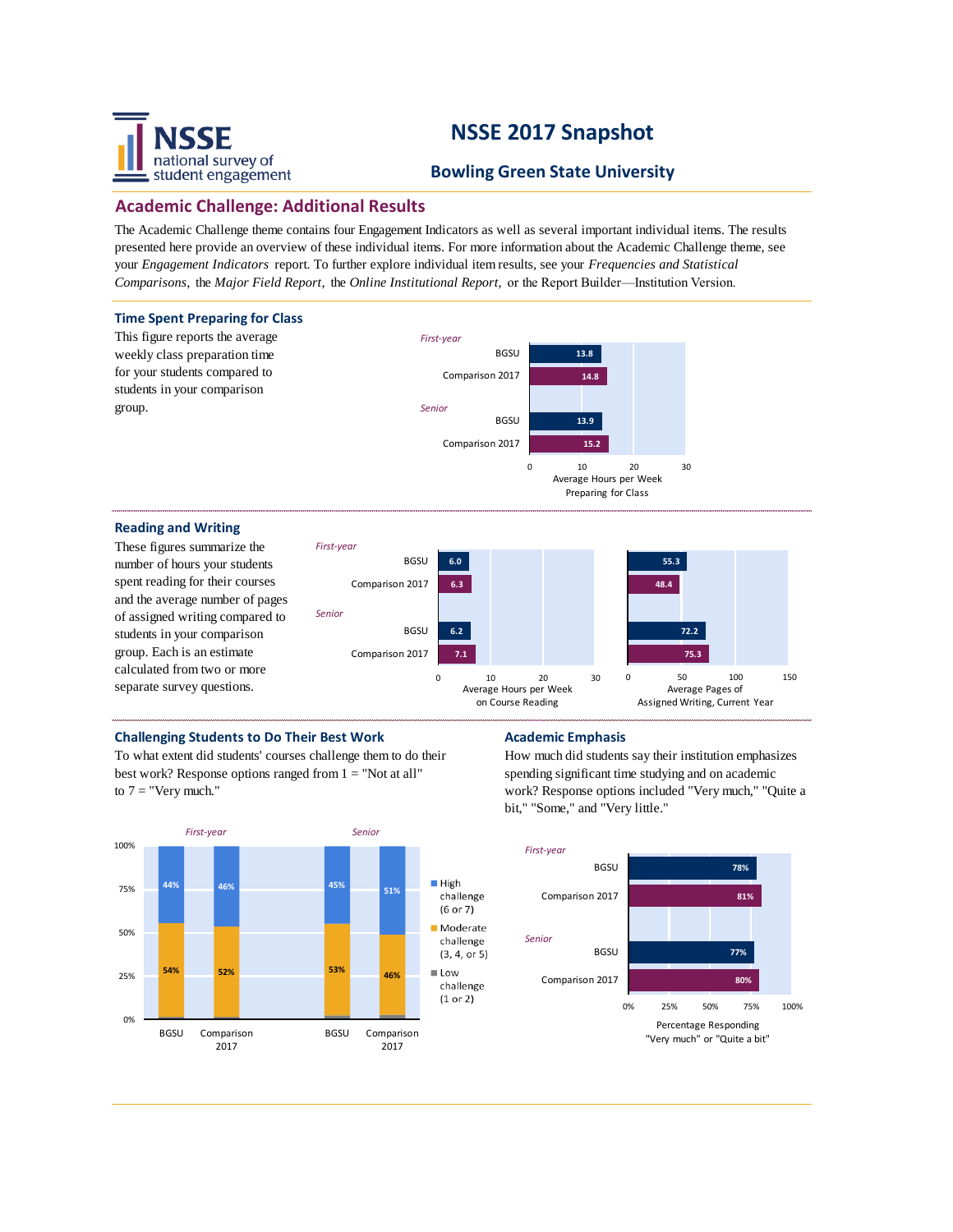

# **NSSE 2017 Snapshot**

## **Bowling Green State University**

Item #

14e. 11a.  $14f$ 3a.

### **Item Comparisons**

By examining individual NSSE questions, you can better understand what contributes to your institution's performance on the Engagement Indicators. This section displays the five questions<sup>a</sup> on which your students scored the highest and the five questions on which they scored the lowest, relative to students in your comparison group. Parenthetical notes indicate whether an item belongs to a specific Engagement Indicator or is a High-Impact Practice. While these questions represent the largest differences (in percentage points), they may not be the most important to your institutional mission or current program or policy goals. For additional results, see your *Frequencies and Statistical Comparisons* report.

#### **First-year**

| <b>Highest Performing Relative to Comparison 2017</b>                                                 |  |  |  |  |
|-------------------------------------------------------------------------------------------------------|--|--|--|--|
| Instructors provided feedback on a draft or work in progress <sup>c</sup> (ET)                        |  |  |  |  |
| About how many courses have included a community-based project (service-learning)? <sup>e</sup> (HIP) |  |  |  |  |
| Assigned more than 50 pages of writing <sup>g</sup>                                                   |  |  |  |  |
| Talked about career plans with a faculty member <sup>b</sup> (SF)                                     |  |  |  |  |
| Quality of interactions with academic advisors <sup>d</sup> (QI)                                      |  |  |  |  |

### **Lowest Performing Relative to Comparison 2017**

Discussions with... People with religious beliefs other than your own<sup>b</sup> (DD)

Spent more than 15 hours per week preparing for class

Asked another student to help you understand course material<sup>b</sup> (CL)

Explained course material to one or more students<sup>b</sup> (CL)

Institution emphasis on providing support for your overall well-being...<sup>c</sup> (SE)



Percentage Point Difference with Comparison 2017

**+8 +6 +6 +6**

#### **Senior**

#### **Highest Performing Relative to Comparison 2017**

Institution emphasis on providing opportunities to be involved socially<sup>c</sup> (SE) Participated in an internship, co-op, field exp., student teach., clinical placemt. (HIP) Institution emphasis on providing support for your overall well-being... $\degree$  (SE) Talked about career plans with a faculty member<sup>b</sup> (SF) Institution emphasis on using learning support services  $(...)^c$  (SE)

| <b>Lowest Performing Relative to Comparison 2017</b>             | -30  | -20 | -10            | O |  |
|------------------------------------------------------------------|------|-----|----------------|---|--|
| Spent more than 15 hours per week preparing for class            | 15a. |     | $-7$           |   |  |
| Quality of interactions with faculty <sup>d</sup> (QI)           | 13c. |     | $-7$           |   |  |
| Participated in a study abroad program (HIP)                     | 11d. |     | $\overline{7}$ |   |  |
| Quality of interactions with academic advisors <sup>d</sup> (QI) | 13b. |     | $-8$           |   |  |
| Completed a culminating senior experience () (HIP)               | 11f. |     | $-10$          |   |  |
|                                                                  |      |     |                |   |  |

Percentage Point Difference with Comparison 2017

a. The displays on this page draw from the items that make up the ten Engagement Indicators (EIs), six High-Impact Practices (HIPs), and the additional academic challenge items reported

on page 2. Key to abbreviations for EI items: HO = Higher-Order Learning, RI = Reflective & Integrative Learning, LS = Learning Strategies, QR = Quantitative Reasoning,  $CL =$  Collaborative Learning, DD = Discussions with Diverse Others,  $SF =$  Student-Faculty Interaction,  $ET =$  Effective Teaching Practices,  $QI =$  Quality of Interactions,  $SE =$ Supportive

 Environment. HIP items are also indicated. Item numbering corresponds to the survey facsimile included in your *Institutional Report* and available on the NSSE website. b. Combination of students responding "Very often" or "Often.

c. Combination of students responding "Very much" or "Quite a bit."

g. Estimate based on number of assigned writing tasks of assigned writing tasks of various lengths. The contract

d. Rated at least 6 on a 7-point scale.

e. Percentage reporting at least "Some."

f. Estimate based on the reported amount of course preparation time spent on assigned reading.